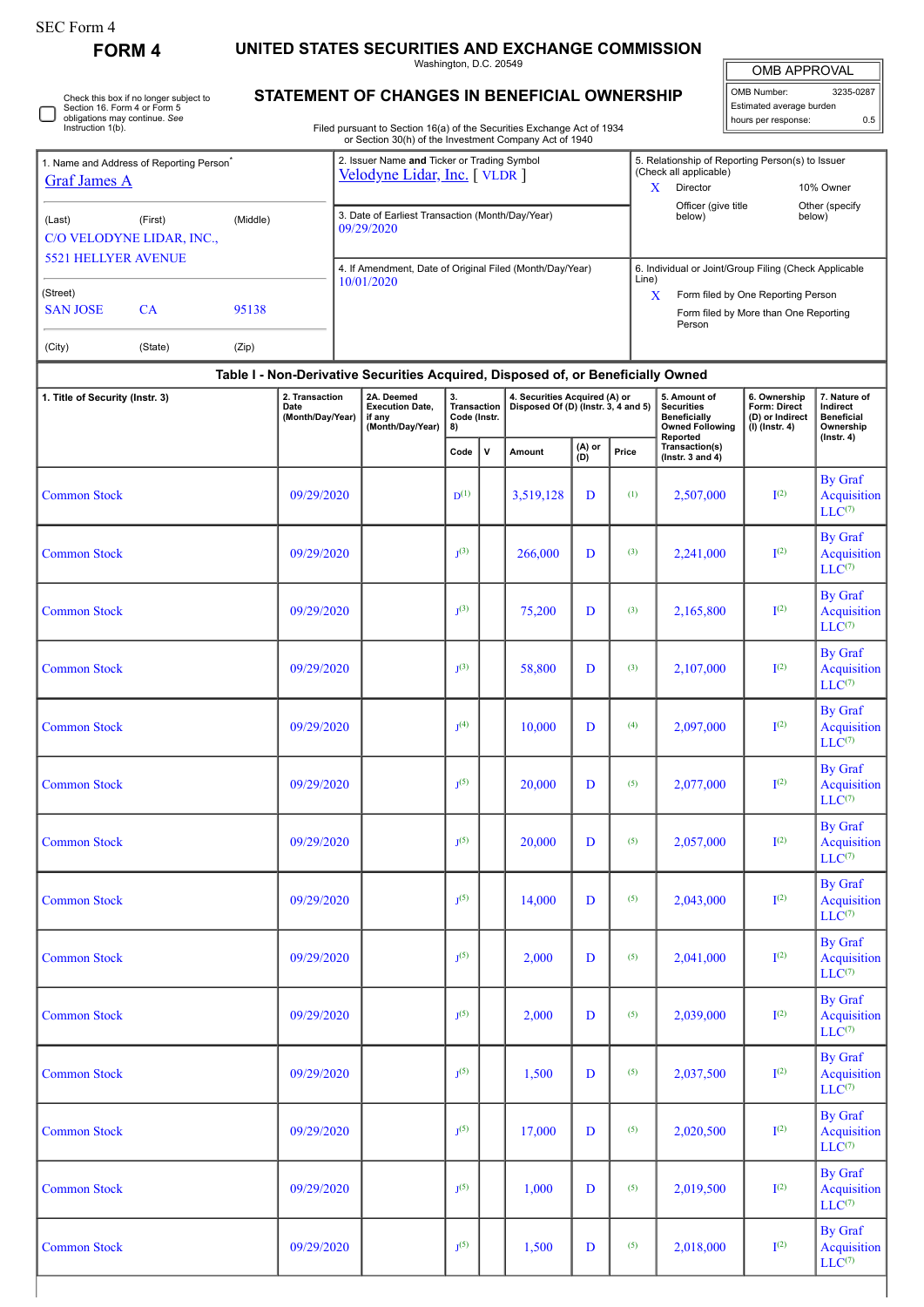| Table I - Non-Derivative Securities Acquired, Disposed of, or Beneficially Owned<br>6. Ownership                                                                                                         |                     |                                      |                                                                    |            |                |                                                                                                                     |           |                                                                       |                     |                                                                      |                                                                                                                                                 |                        |                                                                                                                                                              |                                                               |                                                                                            |                                                     |                                                                                |                                                                                 |             |
|----------------------------------------------------------------------------------------------------------------------------------------------------------------------------------------------------------|---------------------|--------------------------------------|--------------------------------------------------------------------|------------|----------------|---------------------------------------------------------------------------------------------------------------------|-----------|-----------------------------------------------------------------------|---------------------|----------------------------------------------------------------------|-------------------------------------------------------------------------------------------------------------------------------------------------|------------------------|--------------------------------------------------------------------------------------------------------------------------------------------------------------|---------------------------------------------------------------|--------------------------------------------------------------------------------------------|-----------------------------------------------------|--------------------------------------------------------------------------------|---------------------------------------------------------------------------------|-------------|
| 1. Title of Security (Instr. 3)                                                                                                                                                                          |                     |                                      | 2. Transaction<br>Date<br>(Month/Day/Year)                         |            |                | 2A. Deemed<br><b>Execution Date,</b><br>if any<br>(Month/Day/Year)                                                  |           | 3.<br><b>Transaction</b><br>Code (Instr.<br>8)                        |                     | 4. Securities Acquired (A) or<br>Disposed Of (D) (Instr. 3, 4 and 5) |                                                                                                                                                 |                        | <b>Securities</b><br>Reported                                                                                                                                | 5. Amount of<br><b>Beneficially</b><br><b>Owned Following</b> |                                                                                            | Form: Direct<br>(D) or Indirect<br>$(I)$ (Instr. 4) | 7. Nature of<br>Indirect<br><b>Beneficial</b><br>Ownership<br>$($ Instr. 4 $)$ |                                                                                 |             |
|                                                                                                                                                                                                          |                     |                                      |                                                                    |            |                |                                                                                                                     |           |                                                                       | Code                | $\mathbf v$                                                          | Amount                                                                                                                                          | (A) or<br>(D)          | Price                                                                                                                                                        | Transaction(s)<br>(Instr. $3$ and $4$ )                       |                                                                                            |                                                     |                                                                                |                                                                                 |             |
| <b>Common Stock</b>                                                                                                                                                                                      |                     |                                      | 09/29/2020                                                         |            |                |                                                                                                                     |           | $J^{(5)}$                                                             |                     | 13,000                                                               | D                                                                                                                                               | (5)                    | 2,005,000                                                                                                                                                    |                                                               | $\mathbf{I}^{(2)}$                                                                         |                                                     | By Graf<br>Acquisition<br>$LLC^{(7)}$                                          |                                                                                 |             |
| <b>Common Stock</b>                                                                                                                                                                                      |                     |                                      | 09/29/2020                                                         |            |                |                                                                                                                     |           | $J^{(5)}$                                                             |                     | 1,000                                                                | D                                                                                                                                               | (5)                    | 2,004,000                                                                                                                                                    |                                                               |                                                                                            | By Graf<br>$\mathbf{I}^{(2)}$<br>$LLC^{(7)}$        |                                                                                | Acquisition                                                                     |             |
| <b>Common Stock</b>                                                                                                                                                                                      |                     |                                      |                                                                    | 09/29/2020 |                |                                                                                                                     | $J^{(5)}$ |                                                                       | 1,000               | D                                                                    | (5)                                                                                                                                             | 2,003,000              |                                                                                                                                                              | $\mathbf{I}^{(2)}$                                            |                                                                                            | By Graf<br>Acquisition<br>$LLC^{(7)}$               |                                                                                |                                                                                 |             |
| <b>Common Stock</b>                                                                                                                                                                                      |                     |                                      |                                                                    | 09/29/2020 |                |                                                                                                                     |           | $J^{(5)}$                                                             |                     | 1,000                                                                | D                                                                                                                                               | (5)                    | 2,002,000                                                                                                                                                    |                                                               | $\mathbf{I}^{(2)}$                                                                         |                                                     | By Graf<br>Acquisition<br>$LLC^{(7)}$                                          |                                                                                 |             |
| <b>Common Stock</b>                                                                                                                                                                                      |                     |                                      |                                                                    | 09/29/2020 |                |                                                                                                                     |           | $J^{(5)}$                                                             |                     | 500                                                                  | D                                                                                                                                               | (5)                    | 2,001,500                                                                                                                                                    |                                                               | I <sup>(2)</sup>                                                                           |                                                     | By Graf<br><b>Acquisition</b><br>$LLC^{(7)}$                                   |                                                                                 |             |
| <b>Common Stock</b>                                                                                                                                                                                      |                     |                                      | 09/29/2020                                                         |            |                |                                                                                                                     | $J^{(5)}$ |                                                                       | 1,000               | (5)<br>D                                                             |                                                                                                                                                 | 2,000,500              |                                                                                                                                                              |                                                               | By Graf<br>I <sup>(2)</sup><br>$LLC^{(7)}$                                                 |                                                     | Acquisition                                                                    |                                                                                 |             |
| <b>Common Stock</b>                                                                                                                                                                                      |                     |                                      |                                                                    | 09/29/2020 |                |                                                                                                                     |           |                                                                       | $J^{(5)}$           |                                                                      | 1,000                                                                                                                                           | D                      | (5)                                                                                                                                                          | 1,999,500                                                     |                                                                                            | $\mathbf{I}^{(2)}$                                  |                                                                                | By Graf<br>Acquisition<br>$LLC^{(7)}$                                           |             |
| <b>Common Stock</b>                                                                                                                                                                                      |                     |                                      |                                                                    | 09/29/2020 |                |                                                                                                                     |           |                                                                       | $J^{(5)}$           |                                                                      | 1,500                                                                                                                                           | D                      | (5)                                                                                                                                                          | 1,998,000                                                     |                                                                                            | $\mathbf{I}^{(2)}$                                  | By Graf<br>$LLC^{(7)}$                                                         |                                                                                 | Acquisition |
| <b>Common Stock</b>                                                                                                                                                                                      |                     | 09/29/2020                           |                                                                    |            |                |                                                                                                                     | $J^{(5)}$ |                                                                       | 1,000               | D                                                                    | (5)                                                                                                                                             | 1,997,000              |                                                                                                                                                              |                                                               | By Graf<br>I <sup>(2)</sup><br>$LLC^{(7)}$                                                 |                                                     | Acquisition                                                                    |                                                                                 |             |
|                                                                                                                                                                                                          | <b>Common Stock</b> |                                      | 09/29/2020                                                         |            |                |                                                                                                                     |           | $J^{(5)}$                                                             |                     | 50,000                                                               | D                                                                                                                                               | (5)                    | 1,947,000                                                                                                                                                    |                                                               | $\mathbf{I}^{(2)}$                                                                         | By Graf<br>$LLC^{(7)}$                              |                                                                                | Acquisition                                                                     |             |
| <b>Common Stock</b>                                                                                                                                                                                      |                     |                                      | 09/29/2020                                                         |            |                |                                                                                                                     |           | A                                                                     |                     | $10,000^{(6)}$<br>$\mathbf{A}$                                       |                                                                                                                                                 | \$10                   | 10,000                                                                                                                                                       |                                                               | D                                                                                          |                                                     |                                                                                |                                                                                 |             |
|                                                                                                                                                                                                          |                     |                                      |                                                                    |            |                |                                                                                                                     |           |                                                                       |                     |                                                                      | Table II - Derivative Securities Acquired, Disposed of, or Beneficially Owned<br>(e.g., puts, calls, warrants, options, convertible securities) |                        |                                                                                                                                                              |                                                               |                                                                                            |                                                     |                                                                                |                                                                                 |             |
| 2.<br>3. Transaction<br>1. Title of<br>Derivative<br>Conversion<br>Date<br><b>Security</b><br>(Month/Day/Year)<br>or Exercise<br>if any<br>$($ Instr. 3 $)$<br>Price of<br>Derivative<br><b>Security</b> |                     | 3A. Deemed<br><b>Execution Date,</b> | 4.<br><b>Transaction</b><br>Code (Instr.<br>(Month/Day/Year)<br>8) |            |                | 5. Number of<br>Derivative<br><b>Securities</b><br>Acquired (A)<br>or Disposed<br>of (D) (Instr.<br>$3, 4$ and $5)$ |           | 6. Date Exercisable and<br><b>Expiration Date</b><br>(Month/Day/Year) |                     |                                                                      | 7. Title and Amount<br>of Securities<br>Underlying<br><b>Derivative Security</b><br>( $lnstr. 3 and 4$ )                                        |                        | 8. Price of<br>Derivative<br>derivative<br><b>Security</b><br><b>Securities</b><br><b>Beneficially</b><br>$($ Instr. 5 $)$<br>Owned<br>Following<br>Reported |                                                               | 10.<br>9. Number of<br>Ownership<br>Form:<br>Direct (D)<br>or Indirect<br>$(I)$ (Instr. 4) |                                                     |                                                                                | 11. Nature<br>of Indirect<br><b>Beneficial</b><br>Ownership<br>$($ Instr. 4 $)$ |             |
|                                                                                                                                                                                                          |                     |                                      |                                                                    |            |                |                                                                                                                     |           |                                                                       |                     |                                                                      |                                                                                                                                                 |                        | Amount<br>or                                                                                                                                                 |                                                               | $($ Instr. 4 $)$                                                                           | Transaction(s)                                      |                                                                                |                                                                                 |             |
|                                                                                                                                                                                                          |                     |                                      |                                                                    |            | Code           | V                                                                                                                   | (A)       | (D)                                                                   | Date<br>Exercisable |                                                                      | Expiration<br>Date                                                                                                                              | <b>Title</b>           | Number<br>of<br><b>Shares</b>                                                                                                                                |                                                               |                                                                                            |                                                     |                                                                                |                                                                                 |             |
|                                                                                                                                                                                                          |                     |                                      |                                                                    |            |                |                                                                                                                     |           |                                                                       |                     |                                                                      |                                                                                                                                                 |                        |                                                                                                                                                              |                                                               |                                                                                            |                                                     |                                                                                |                                                                                 |             |
| Public<br><b>Warrants</b><br>(right to<br>buy)                                                                                                                                                           | $$11.5^{(7)}$       | $09/29/2020^{(9)}$                   |                                                                    |            | $\overline{P}$ |                                                                                                                     | 28,725    |                                                                       | (8)                 |                                                                      | (10)                                                                                                                                            | Common<br><b>Stock</b> | 14,362                                                                                                                                                       | $$0.348^{(9)}$$                                               |                                                                                            | 28,725                                              | $\mathbf{D}$                                                                   |                                                                                 |             |
| Public<br><b>Warrants</b><br>(right to<br>buy)                                                                                                                                                           | $$11.5^{(7)}$       | $09/29/2020^{(9)}$                   |                                                                    |            | $\mathbf{P}$   |                                                                                                                     | 176,275   |                                                                       | (8)                 |                                                                      | (10)                                                                                                                                            | Common<br><b>Stock</b> | 88,137                                                                                                                                                       | $$0.3^{(9)}$                                                  |                                                                                            | 205,000                                             | D                                                                              |                                                                                 |             |
| Public<br><b>Warrants</b><br>(right to<br>buy)                                                                                                                                                           | $$11.5^{(7)}$       | $09/29/2020^{(9)}$                   |                                                                    |            | P              |                                                                                                                     | 50,000    |                                                                       | (8)                 |                                                                      | (10)                                                                                                                                            | Common<br><b>Stock</b> | 37,500                                                                                                                                                       | $$0.05^{(9)}$                                                 |                                                                                            | 255,000                                             | $\mathbf D$                                                                    |                                                                                 |             |
| Public<br><b>Warrants</b><br>(right to<br>buy)                                                                                                                                                           | $$11.5^{(7)}$       | $09/29/2020^{(9)}$                   |                                                                    |            | $\mathbf{P}$   |                                                                                                                     | 8,000     |                                                                       | (8)                 |                                                                      | (10)                                                                                                                                            | Common<br><b>Stock</b> | 4,000                                                                                                                                                        | $$0.36^{(9)}$                                                 |                                                                                            | 263,000                                             | $\mathbf D$                                                                    |                                                                                 |             |

**Explanation of Responses:**

1. On September 29, 2020, concurrent with the closing of the Business Combination on such date between Graf Industrial Corp. and Velodyne Lidar, Inc. as described in Graf Industrial Corp.'s definitive proxy